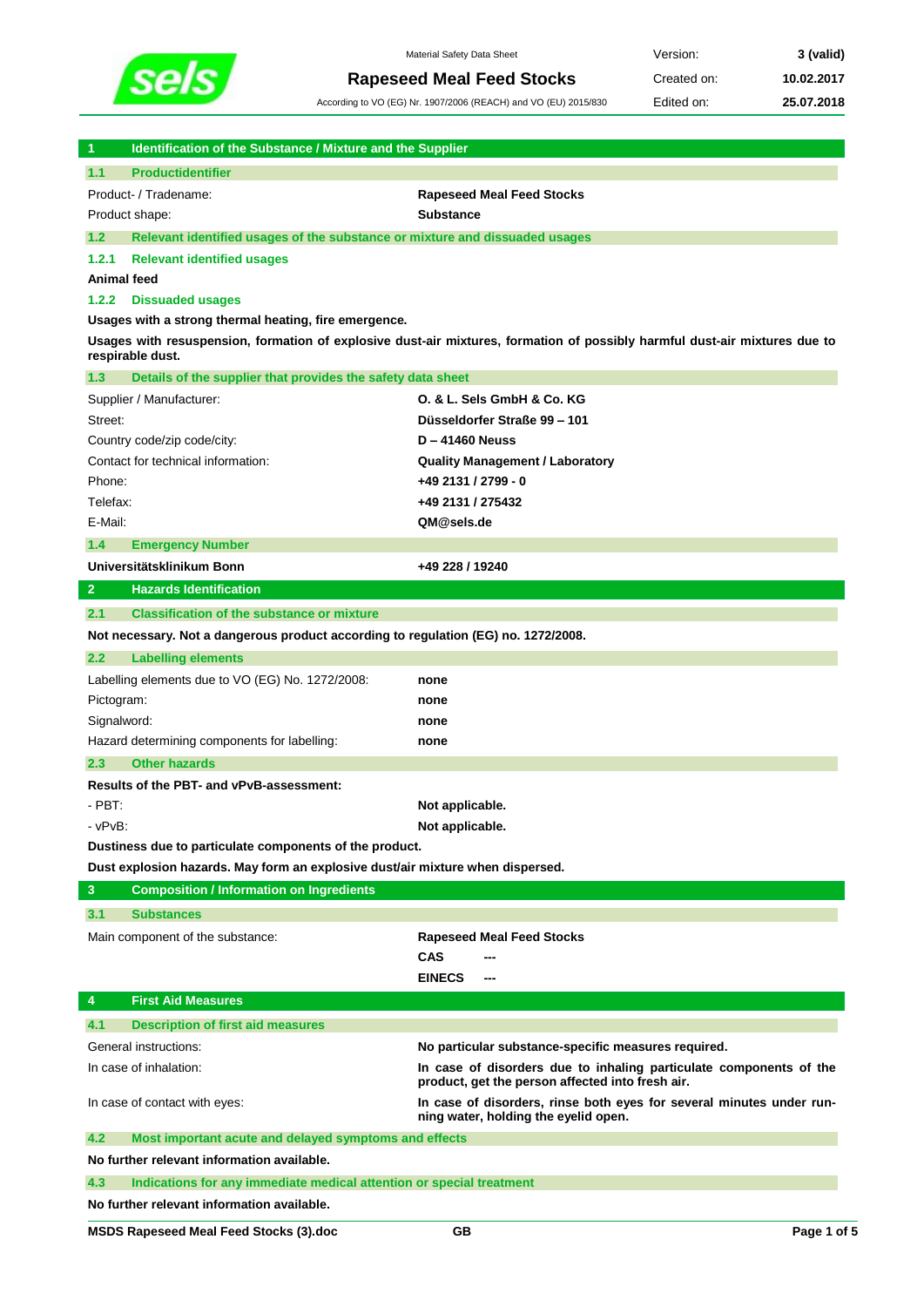

**5 Fire-Fighting Measures**

**5.1 Extinguishants**

Material Safety Data Sheet **1988 Version: 3 (valid)** 

**Rapeseed Meal Feed Stocks** Created on: 10.02.2017 According to VO (EG) Nr. 1907/2006 (REACH) and VO (EU) 2015/830 Edited on: **25.07.2018**

Suitable extinguishants: **foam, carbon dioxide, extinguishing powder, sand, water If possible, avoid resuspension of the product while applying extinguishants. Resuspension can cause an explosive dust-air mixture.**

Unsuitable extinguising agents due to safety reasons: **none**

**5.2 Specific hazards caused by the substance or mixture**

Special hazards caused by the substance or its products of combustion:

**Carbon monoxide and carbon dioxide are produced in case of fire.**

# **5.3 Information on firefighting**

**For initial fires: Use fire extinguishers of fire class A.**

**Alert the fire brigade immediately in case of fire-spread. Access into the danger zone only with full protective clothing and self-contained breathing apparatus.** 

**Endangered containers in the surrounding should be cooled with spray-water.**

**Avoid resuspension. Dust should be bound with spray-water.**

| 6                                                                                                                                              | <b>Accidential Release Measures</b>                                                              |                                                                                                                |  |  |  |  |  |
|------------------------------------------------------------------------------------------------------------------------------------------------|--------------------------------------------------------------------------------------------------|----------------------------------------------------------------------------------------------------------------|--|--|--|--|--|
| 6.1                                                                                                                                            | Personal precautions, protective equipment and emergency measures                                |                                                                                                                |  |  |  |  |  |
| 6.1.1                                                                                                                                          | Information for non-emergency personnel                                                          |                                                                                                                |  |  |  |  |  |
|                                                                                                                                                | Avoid dust formation.                                                                            |                                                                                                                |  |  |  |  |  |
| 6.1.2                                                                                                                                          | Information for emergency forces.                                                                |                                                                                                                |  |  |  |  |  |
|                                                                                                                                                | Avoid dust formation.                                                                            |                                                                                                                |  |  |  |  |  |
| 6.2                                                                                                                                            | <b>Environmental measures</b>                                                                    |                                                                                                                |  |  |  |  |  |
| none                                                                                                                                           |                                                                                                  |                                                                                                                |  |  |  |  |  |
| 6.3                                                                                                                                            | Methods and material for retention and cleaning up                                               |                                                                                                                |  |  |  |  |  |
|                                                                                                                                                | For larger quantities:                                                                           |                                                                                                                |  |  |  |  |  |
| Avoid dust formation (e.g.: vacuum cleaners). Remove substance and dispose properly. Don't clean surfaces and clothing<br>with compressed air. |                                                                                                  |                                                                                                                |  |  |  |  |  |
|                                                                                                                                                | For smaller quantities and remains:                                                              |                                                                                                                |  |  |  |  |  |
|                                                                                                                                                | Avoid dust formation. Sweep-up substance. Don't clean surfaces and clothing with compressed air. |                                                                                                                |  |  |  |  |  |
| 6.4                                                                                                                                            | <b>Reference to other sections</b>                                                               |                                                                                                                |  |  |  |  |  |
|                                                                                                                                                | Note information in sections no. 7, 8 and 13.                                                    |                                                                                                                |  |  |  |  |  |
| $\overline{7}$                                                                                                                                 | <b>Handling and Storage</b>                                                                      |                                                                                                                |  |  |  |  |  |
| 7.1                                                                                                                                            | <b>Precautions for safe handling</b>                                                             |                                                                                                                |  |  |  |  |  |
|                                                                                                                                                |                                                                                                  | Ignition risk when working with fire (welding, grinding etc.) on filled, empty or empty, uncleaned containers. |  |  |  |  |  |
|                                                                                                                                                | Aspirating conveyer technology.                                                                  |                                                                                                                |  |  |  |  |  |
|                                                                                                                                                | Avoid dust formation.                                                                            |                                                                                                                |  |  |  |  |  |
| 7.2                                                                                                                                            | Conditions for safe storage under consideration of incompatibilities                             |                                                                                                                |  |  |  |  |  |
|                                                                                                                                                | Requirements on storage rooms and containers:                                                    | Avoid resuspension.                                                                                            |  |  |  |  |  |
|                                                                                                                                                |                                                                                                  |                                                                                                                |  |  |  |  |  |
|                                                                                                                                                | Storage category (according to VCI):                                                             | LGK 11 - Combustible solids                                                                                    |  |  |  |  |  |
| 7.3                                                                                                                                            | <b>Specific end use</b>                                                                          |                                                                                                                |  |  |  |  |  |
| Animal feed                                                                                                                                    |                                                                                                  |                                                                                                                |  |  |  |  |  |
| 8                                                                                                                                              | <b>Exposure Controls / Personal Protection Measures</b>                                          |                                                                                                                |  |  |  |  |  |
| 8.1                                                                                                                                            | <b>Monitored parameters</b>                                                                      |                                                                                                                |  |  |  |  |  |
|                                                                                                                                                | Not necessary. No hazardous substance.                                                           |                                                                                                                |  |  |  |  |  |
| 8.2                                                                                                                                            | <b>Exposure Controls</b>                                                                         |                                                                                                                |  |  |  |  |  |
|                                                                                                                                                | Not necessary. No hazardous substance.                                                           |                                                                                                                |  |  |  |  |  |
| $9^{\circ}$                                                                                                                                    | <b>Physical and Chemical Characteristics</b>                                                     |                                                                                                                |  |  |  |  |  |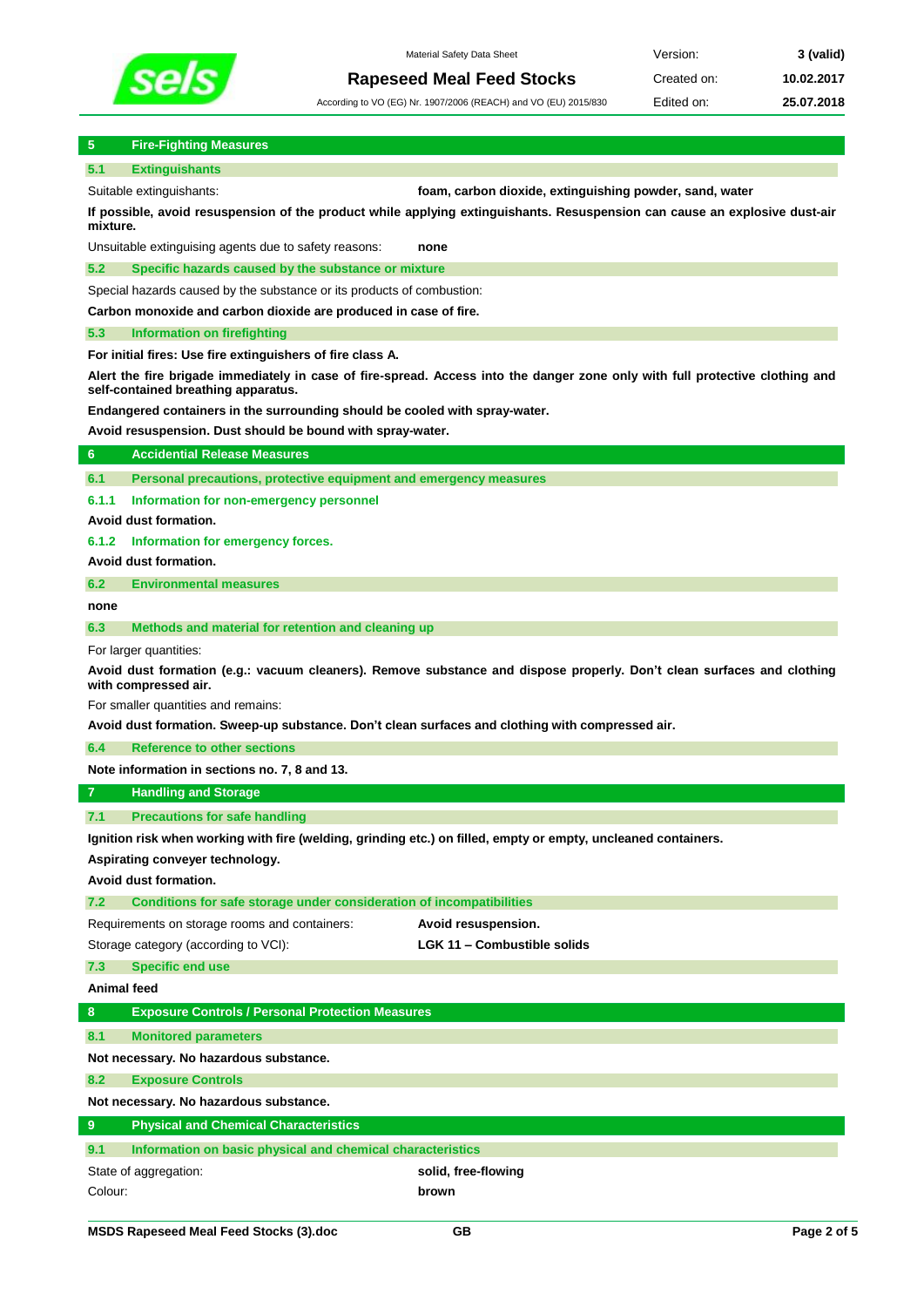

Material Safety Data Sheet **Version: 3** (valid) **Rapeseed Meal Feed Stocks** Created on: **10.02.2017**

According to VO (EG) Nr. 1907/2006 (REACH) and VO (EU) 2015/830 Edited on: **25.07.2018**

| Odour:                                                                            |                | characteristic roast flavours               |  |  |
|-----------------------------------------------------------------------------------|----------------|---------------------------------------------|--|--|
| Odour treshold:                                                                   |                | not specified                               |  |  |
| pH-value:                                                                         |                | not specified                               |  |  |
| Melting point/freezing point:                                                     |                | not available                               |  |  |
| Boiling point and boiling range:                                                  |                | not available                               |  |  |
| Flashpoint:                                                                       |                | not specified                               |  |  |
| Evaporation range:                                                                |                | not specified                               |  |  |
| Inflammability:                                                                   |                | not specified                               |  |  |
| upper/lower inflammability-                                                       |                |                                             |  |  |
| or explosion limits:                                                              |                | particulate matter may cause dust explosion |  |  |
| Vapour pressure (20 C):                                                           |                | not specified                               |  |  |
| Vapour density:                                                                   |                | not specified                               |  |  |
| Relative density:                                                                 | not specified  |                                             |  |  |
| Solubility in                                                                     |                |                                             |  |  |
| lipophilic solvents:                                                              |                | insoluble                                   |  |  |
| In water:                                                                         | insoluble      |                                             |  |  |
| Partition coefficient: n-Octanol/Water                                            | not specified  |                                             |  |  |
| Auto-ignition temperature:                                                        | not available  |                                             |  |  |
| Decomposition temperature:                                                        | not specified  |                                             |  |  |
| Viscosity (20 C):                                                                 |                | not available                               |  |  |
| Explosive characteristics:                                                        |                | not specified                               |  |  |
| Oxidizing characteristics:                                                        | not specified  |                                             |  |  |
| 9.2<br><b>Other information</b>                                                   |                |                                             |  |  |
| Ignition point:                                                                   | $500^\circ$ C  | Median $< 63 \mu m$                         |  |  |
| Temperature classification:                                                       | T <sub>2</sub> |                                             |  |  |
| Glow temperature:                                                                 | 410 °C         | Median $< 250 \mu m$                        |  |  |
| Heating value:                                                                    | 2              | Median $< 250$ µm                           |  |  |
| 10<br><b>Stability and Reactivity</b>                                             |                |                                             |  |  |
| 10.1<br><b>Reactivity</b>                                                         |                |                                             |  |  |
| When properly used for the purpose intended, no hazardous reactivities are known. |                |                                             |  |  |
| 10.2<br><b>Chemical stability</b>                                                 |                |                                             |  |  |
| Under normal environmental conditions the product is chemically stable.           |                |                                             |  |  |
| 10.3 Possible hazardous reactions                                                 |                |                                             |  |  |
| Risk of ignition when exposed to strong heating.                                  |                |                                             |  |  |
| Due to the presence of moisture, heating by bacterial activity is possible.       |                |                                             |  |  |
| <b>Conditions to avoid</b><br>10.4                                                |                |                                             |  |  |
| Strong heating.                                                                   |                |                                             |  |  |
| Presence of moisture and bacteria at the same time.                               |                |                                             |  |  |
| Electrostatic discharges.                                                         |                |                                             |  |  |
|                                                                                   |                |                                             |  |  |
|                                                                                   |                |                                             |  |  |
| 10.5<br><b>Incompatible materials</b>                                             |                |                                             |  |  |
| No relevant information available.                                                |                |                                             |  |  |
| 10.6<br><b>Hazardous decomposition products</b>                                   |                |                                             |  |  |
| none                                                                              |                |                                             |  |  |
| 11<br><b>Toxicological Information</b>                                            |                |                                             |  |  |
| 11.1<br>Information on toxicological effects                                      |                |                                             |  |  |
| Acute toxicity:                                                                   | not specified  |                                             |  |  |
| Skin irritation/corrosivity:                                                      | not specified  |                                             |  |  |
| Severe eye irritation/damage:                                                     | not specified  |                                             |  |  |
| Respiratory/skin sensitisation:                                                   | not specified  |                                             |  |  |
| Germ-cell mutagenicity:                                                           | not specified  |                                             |  |  |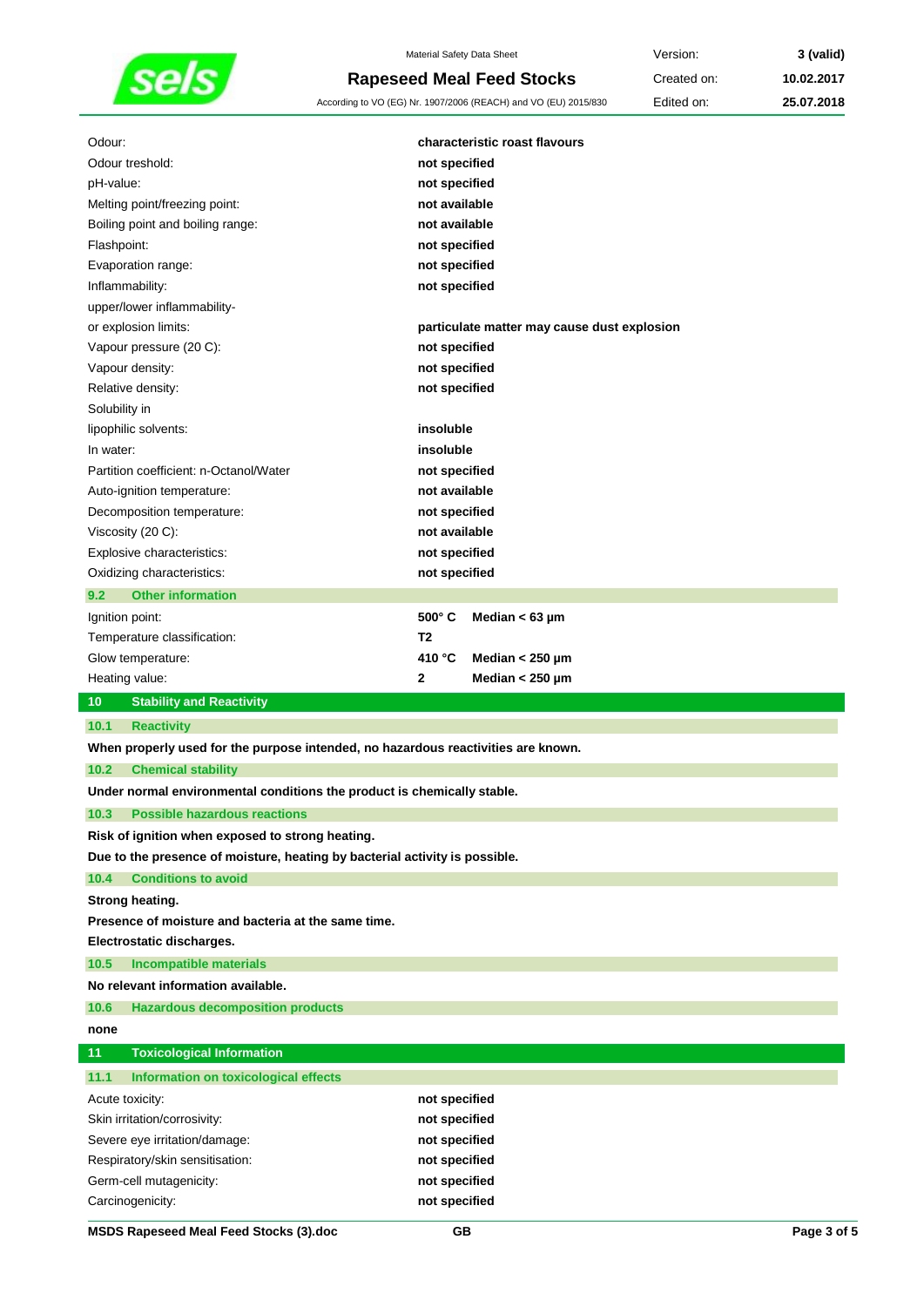

Material Safety Data Sheet **Version: 3** (valid) **Rapeseed Meal Feed Stocks** Created on: **10.02.2017**

|                                                                            |                                                | According to VO (EG) Nr. 1907/2006 (REACH) and VO (EU) 2015/830                                                             | Edited on: | 25.07.2018 |
|----------------------------------------------------------------------------|------------------------------------------------|-----------------------------------------------------------------------------------------------------------------------------|------------|------------|
| Reproductive toxicity:                                                     |                                                | not specified                                                                                                               |            |            |
| Specific target organ systemic toxicity (single exposure):                 |                                                | not specified                                                                                                               |            |            |
| Specific target organ systemic toxicity (repeated exposure): not specified |                                                |                                                                                                                             |            |            |
| Aspiration hazard:                                                         |                                                | not specified                                                                                                               |            |            |
| 12<br><b>Ecological Information</b>                                        |                                                |                                                                                                                             |            |            |
| 12.1<br><b>Toxicity</b>                                                    |                                                |                                                                                                                             |            |            |
| Aquatic toxicity:                                                          |                                                | Lethatlity of Goldorfen [lat.: Leuciscus idus] non reached in 48 h.                                                         |            |            |
| <b>Persistance and degradability</b><br>12.2                               |                                                |                                                                                                                             |            |            |
| Product is completely bio-degradable.                                      |                                                |                                                                                                                             |            |            |
| 12.3<br><b>Bioaccumulation potential</b>                                   |                                                |                                                                                                                             |            |            |
| No relevant information available.                                         |                                                |                                                                                                                             |            |            |
| <b>Mobility in soil</b><br>12.4                                            |                                                |                                                                                                                             |            |            |
| No relevant information available.                                         |                                                |                                                                                                                             |            |            |
| 12.5                                                                       | <b>Results of the PBT- and vPvB assessment</b> |                                                                                                                             |            |            |
| Results of the PBT- and vPvB assessment:                                   |                                                |                                                                                                                             |            |            |
| PBT:                                                                       |                                                | not specified                                                                                                               |            |            |
| vPvB:                                                                      |                                                | not specified                                                                                                               |            |            |
| <b>Other hazardous effects</b><br>12.6                                     |                                                |                                                                                                                             |            |            |
| No relevant information available.                                         |                                                |                                                                                                                             |            |            |
| <b>Disposal Considerations</b><br>13                                       |                                                |                                                                                                                             |            |            |
| 13.1<br><b>Waste treatment processes</b>                                   |                                                |                                                                                                                             |            |            |
| the domestic waste in accordance with the local regulations.               |                                                | The waste can be recycled and thermally recovered. Waste requires no particularly monitoring. Can be disposed of along with |            |            |
| Waste entry according to list of waste (AVV):                              |                                                | 02 03 04                                                                                                                    |            |            |
| Uncleaned packagings:                                                      |                                                | disposal according to AVV 15 01                                                                                             |            |            |
| 14<br><b>Transport Information</b>                                         |                                                |                                                                                                                             |            |            |
| lations.                                                                   |                                                | ADR, ADN, IATA; ICAO; IMO; IMDG, RID: Not necessary. The product is not a hazardous material according to transport regu-   |            |            |
| 14.1<br><b>UN-number</b>                                                   |                                                |                                                                                                                             |            |            |
| Not applicable.                                                            |                                                |                                                                                                                             |            |            |
| 14.2<br><b>Proper UN-shipping name</b>                                     |                                                |                                                                                                                             |            |            |
| Not applicable.                                                            |                                                |                                                                                                                             |            |            |
| 14.3<br><b>Transport hazard class</b>                                      |                                                |                                                                                                                             |            |            |
| Not applicable.                                                            |                                                |                                                                                                                             |            |            |
| 14.4<br><b>Packing group</b>                                               |                                                |                                                                                                                             |            |            |
|                                                                            |                                                |                                                                                                                             |            |            |
| Not applicable.                                                            |                                                |                                                                                                                             |            |            |
| 14.5<br><b>Environmental Hazards</b>                                       |                                                |                                                                                                                             |            |            |
| Not applicable.                                                            |                                                |                                                                                                                             |            |            |
| 14.6<br>Precautionary measures for the user                                |                                                |                                                                                                                             |            |            |
| Not applicable.                                                            |                                                |                                                                                                                             |            |            |
| 14.7                                                                       |                                                | Bulk transport according to appendix II of the MARPOL-Agreement and to the IBC-Code                                         |            |            |
| Not applicable.                                                            |                                                |                                                                                                                             |            |            |
| 15<br><b>Regulatory Information</b>                                        |                                                |                                                                                                                             |            |            |
| 15.1                                                                       |                                                | Regulations for safety, health and environment / specific legislation for the substance / mixture                           |            |            |
| 15.1.1 EU-Regulations                                                      |                                                |                                                                                                                             |            |            |
| Regulation (EG) No. 1907/2006 (REACH-regulation)                           |                                                |                                                                                                                             |            |            |
| 15.1.2 National regulations                                                |                                                |                                                                                                                             |            |            |
| Technical instructions on air quality (TA Luft)                            |                                                |                                                                                                                             |            |            |